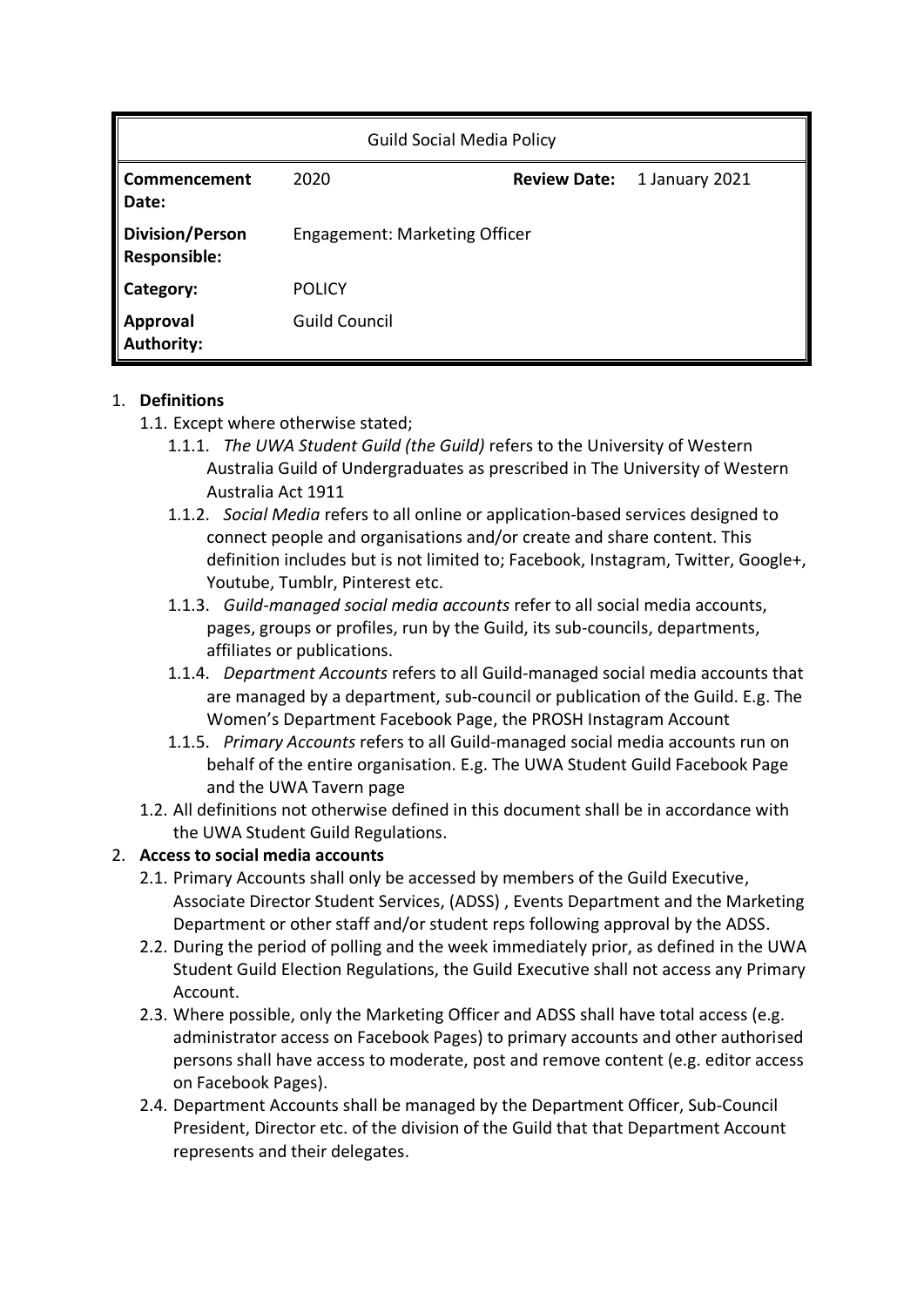- 2.5. All Department Accounts shall give full administrator access to their account to the Marketing Officer. Where the social media platform does not allow for multiple account managers, Department Accounts shall provide the Marketing Officer with a copy of the current username and password for that account.
- 2.6. The Marketing Officer or person managing department accounts shall ensure that all Guild-managed social media accounts are transitioned to the new Guild Office Bearers at the Guild handover.

# 3. **Content approval – Primary Accounts**

- 3.1. Content for Primary Accounts shall only be posted if it has been approved by the Marketing Officer or a person who has been granted access to Primary Accounts under this Policy.
- 3.2. Notwithstanding 3.1, persons who have access to primary accounts under 2.1 shall be allowed to post content at their discretion.
- 3.3. Content for Primary Accounts should be submitted for posting on social media to the Marketing Officer, in a manner determined by the Marketing Officer.
- 3.4. The Marketing Officer shall have the right to reject any submission for Primary Accounts that fail to meet the prescribed procedure for submission and/or content guidelines.
- 3.5. The Marketing Officer shall have the right to edit any submission, including images, for tone, clarity and appropriateness at their discretion.

# 4. **Content approval – Department Accounts**

- 4.1. Approval of content for Department Accounts shall be at the discretion of the manager of that account.
- 4.2. All content produced by that account shall be the responsibility of the account manager.
- 4.3. Content should only be approved if it meets the content guidelines outlined in this policy.

# 5. **Content Guidelines**

- 5.1. Content for all Guild-managed social media account shall:
	- (a) Be relevant to students or, in the case of department accounts, a sub-set of students;
	- (b) Comply with the content guidelines provided in the Promotions and Publications Policy;
	- (c) Not support any position which is contrary to the Guild Policy Book, or any other position formally taken by the Guild; and
	- (d) Not contain any private or confidential information about the Guild or its staff.
	- (e) All promoted content (paid) must go through the Marketing Officer, ADSS or equivalent without exception.
	- (f) No content which does not meet the above guidelines shall be posted.

# 6. **Crisis Management**

- *6.1. Guild content removal*
	- 6.1.1. The Marketing Officer and, in the case of Primary Accounts, Guild President shall have the right to remove any content that fails to comply with the provisions of this policy, the Media Relations Policy, Promotions & Publications Policy or Digital Media Policy or that they otherwise deem to be inappropriate for the Guild to be publishing.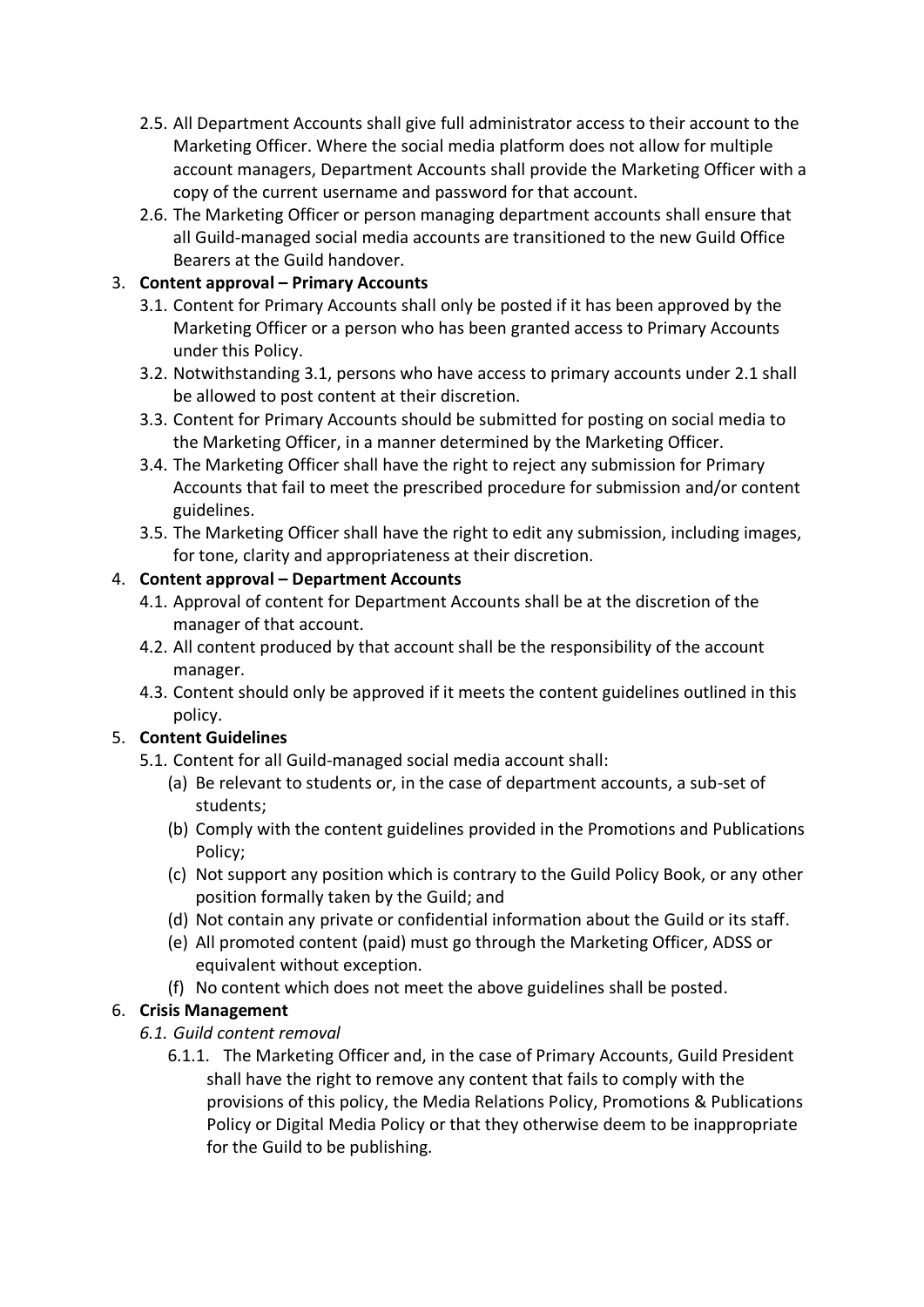- 6.1.2. Where content is removed the person who removed the content shall make a record of the date and time that the content was both posted and removed, as well as a record of the content removed and any third-party interaction with that content. Such information shall then be immediately sent to the Marketing Officer.
- 6.1.3. Where content is removed from Department Accounts, the Marketing Officer shall inform the account manager of the reason for the removal of the content, as soon as practical.
- *6.2. User content removal*
	- 6.2.1. The Guild supports the rights of students to comment and interact with Guild content, and to express criticism of the Guild.
	- 6.2.2. No content shall be removed solely because it criticises the Guild or its operations.
	- 6.2.3. The Guild reserves the right to remove any comment or interaction that
		- (a) Uses inappropriate language;
		- (b) Is sexist, racist or otherwise discriminatory;
		- (c) Directly insults, degrades or defames, or encourages others to insult, degrade or defame any Guild staff member or student representative, or reveals private information about a Guild staff member; or
		- (d) Reveals or references information relating to the Guild that was discussed in camera or is otherwise confidential.
		- (e) makes false allegations, encourages others to break the law or damages another person's reputation. There are laws to protect a person's good name against false information.
		- (f) encourages people to hate or act violently towards others because of their culture, ethnicity or background.
	- 6.2.4. Where a comment or interaction is removed, the remover shall make a record of the content of the comment or interaction, along with the date and time of that comment or interactions being made and the date and time it was removed. Such information shall then be immediately sent to the Marketing Officer.

# *6.3. General Provisions*

- *6.3.1.* The Marketing Officer shall keep a record of all removed posts, and such information shall be made available to the Guild President on request.
- *6.3.2.* Any Guild-branded social media account may be removed by the Marketing Officer, upon agreement with the ADSS and Guild President, and in consultation with the relevant Department Officer or Sub-Council President.

# 7. **Personal Social Media**

- 7.1. The Guild supports the right of staff and student representatives to express their opinions on their private social media accounts.
- 7.2. When using personal social media accounts, it is recommended that staff and student representatives do not use public privacy settings when posting about Guild related matters, and assume that all posts are public when interacting with content posted by others.
- 7.3. It is recommended that staff and student representatives specify on their social media platforms that their views are their own.